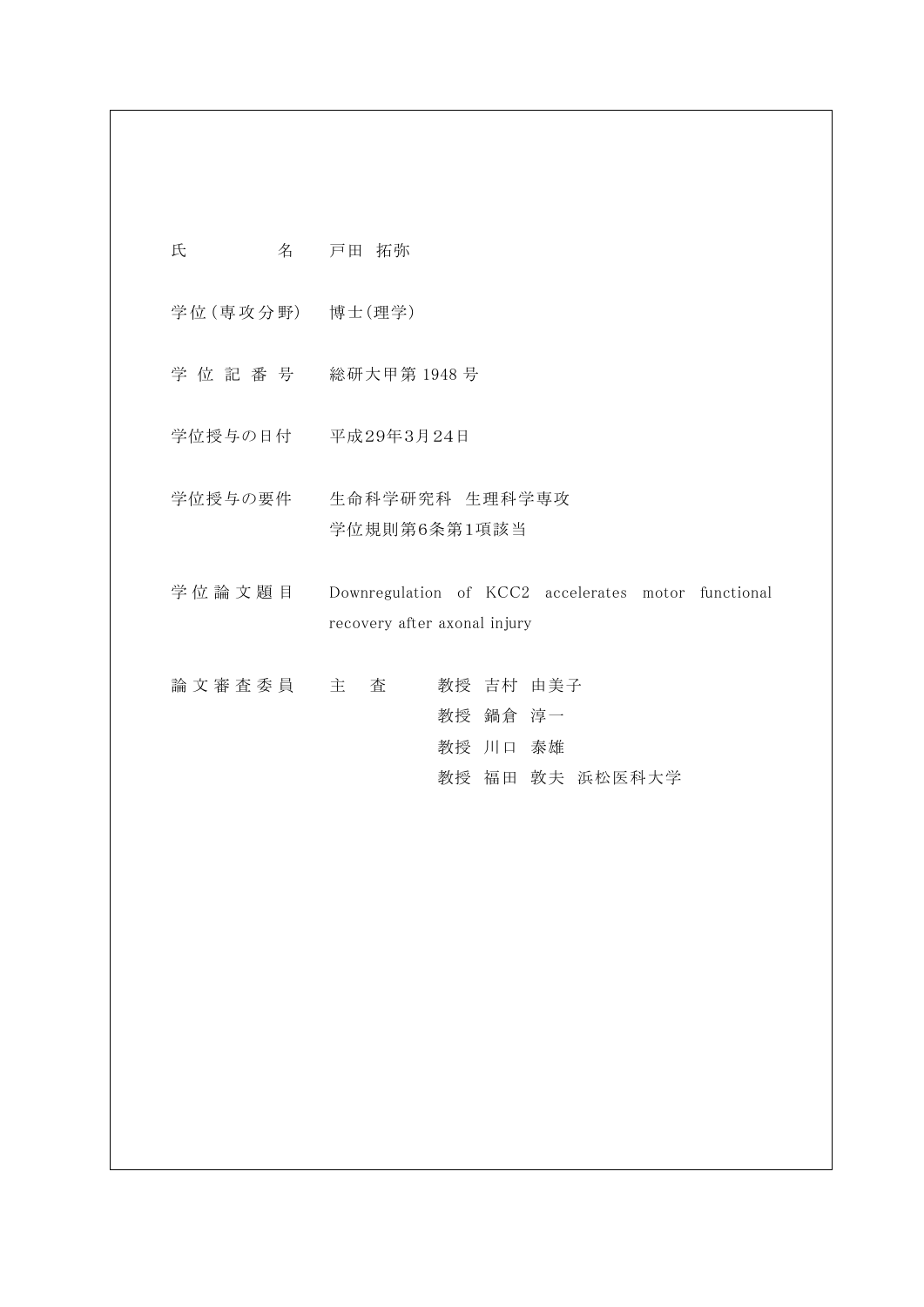## 論文の要旨

## Summary (Abstract) of doctoral thesis contents

The  $K^+$ –Cl<sup>−</sup> co-transporter 2 (KCC2) is the neuron-specific co-transporter molecule responsible for the GABA/Glycine mediated inhibitory response. In immature neurons with a lower expression of KCC2, GABA induces membrane depolarization and promotes  $Ca^{2+}$ oscillation, which activates the downstream signaling cascades underlying dendritic growth and synapse formation. Thus, GABA depolarization is necessary for the maturation of the neuronal circuit in development. Recent studies have shown that KCC2 expression was decrea sed after nerve injury in mature neurons. In addition, an injury-associated decrease in KCC2 expression induces a shift of GABA action from hyperpolarization to depolarization. Thus, injured neurons reacquire immature characteristics in terms of their response to GABA. Therefore, KCC2 downregulation in injured neurons might contribute to the reestablishment of neural circuits and promote functional recovery after injury. However, little is known about the causal relationship between injury-induced KCC2 downregulation and the functional recovery of neuronal circuits—for instance, whether the lack of GABA depolarization in injured neurons could impair their functional recovery.

To elucidate this issue, I investigated motor function recovery after sciatic nerve crush (SNC) in mice in which injury-induced KCC2 downregulation in spinal motoneurons had been disturbed  $(CaMKII-tTA/tetO-KCC2 [KCC2<sup>+/+</sup>] mice)$ . Motor function, measured by the rotarod test showed impaired recovery in  $KCC2^{+/+}$  mice at 42 days after SNC. In addition, in the control mice that were receiving an injection of the  $GABA_A$  blocker, bicuculline, into the spinal ventral horn at 3 days and 5 days after SNC in an attempt to block GABA depolarization, functional recovery was significantly impaired at 42 days after SNC. GABA excitatory action induced by the downregulation of KCC2 is therefore apparently responsible for the recovery of motor function after peripheral nerve injury.

To understand the mechanism underlying the impairment of functional recovery by the blockade of KCC2 downregulation, I next examined 1) neuronal survival, 2) axonal regeneration, and 3) the number of synapses attached to the spinal motoneurons of  $KCC2^{+/+}$  and control mice. To check whether KCC2 downregulation affects neuronal survival, I assessed the number of motoneurons stained with an antibody to choline acetyltransferase (ChAT) at 42 days after SNC. The number of motoneurons was decreased in the ipsilateral, but not the contralateral, side of the lumber spinal cord; there was, however, no significant difference between wild type and  $KCC2^{+/+}$ mice. This result suggested that the downregulation of KCC2 did not exert a crucial effect on neuronal survival after axonal injury. Next, to investigate whether KCC2 downregulation promotes axonal regeneration, I examined the sciatic static index (SSI), which is known as one of the indices of the recovery of connections between the motor axons and the planta muscles after sciatic nerve injury. The SSI score had recovered to its pre -SNC level at 42 days after injury in both wild type and  $KCC2^{+/+}$  mice. The time required for SSI score recovery was not significantly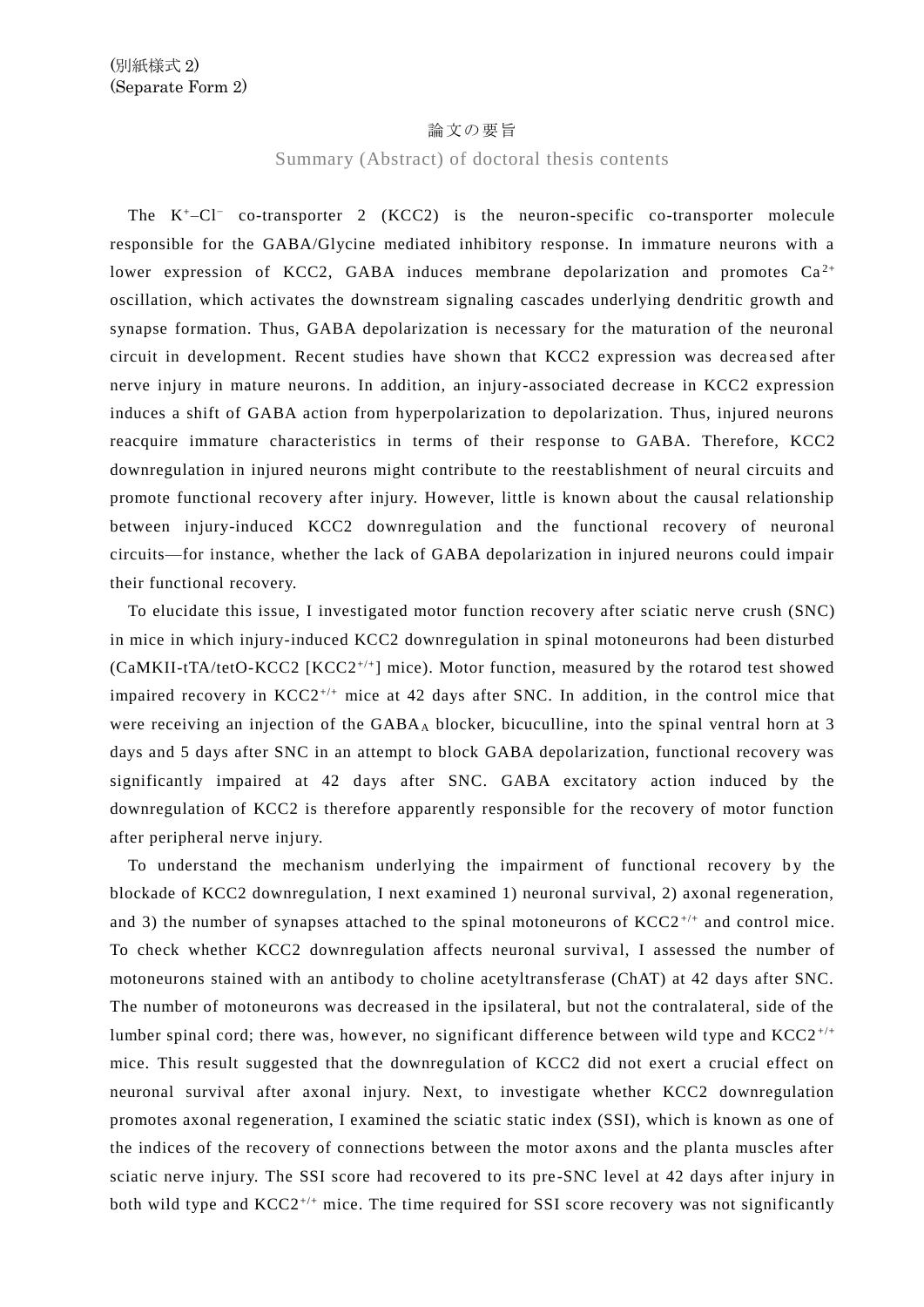different between the two groups. Muscle volume of the ipsilateral lower limb was decreased in both groups. These results suggested that the regeneration/elongation of motor axons is apparently undisturbed even by the prevention of KCC2 downregulation of motoneurons after axonal injury.

To examine whether the downregulation of KCC2 affects the remodeling of synapses attached to injured motoneurons, I finally stained the inhibitory (glutamic acid decarboxylase 67; GAD67) and excitatory terminals (vesicular glutamate transporter 1; VGLUT1) attached to the motoneuron at 42 days after SNC. The GAD67-positive terminals had decreased in number on the ipsilateral side in wild type mice, but not in KCC2<sup>+/+</sup> mice. The VGLUT1-positive synapse terminals on the motoneurons were significantly reduced in both groups. These results suggested that KCC2 downregulation promotes the compensatory reduction of GABAergic terminals attached to motoneurons to the decreased glutamatergic inputs to injured motoneurons.

In conclusion, the downregulation of KCC2 accelerates motor functional recovery after peripheral nerve injury and affects synaptic rearrangement for maintaining the excitation–inhibition balance in the neural circuit of the spinal cord in long -term after nerve injury.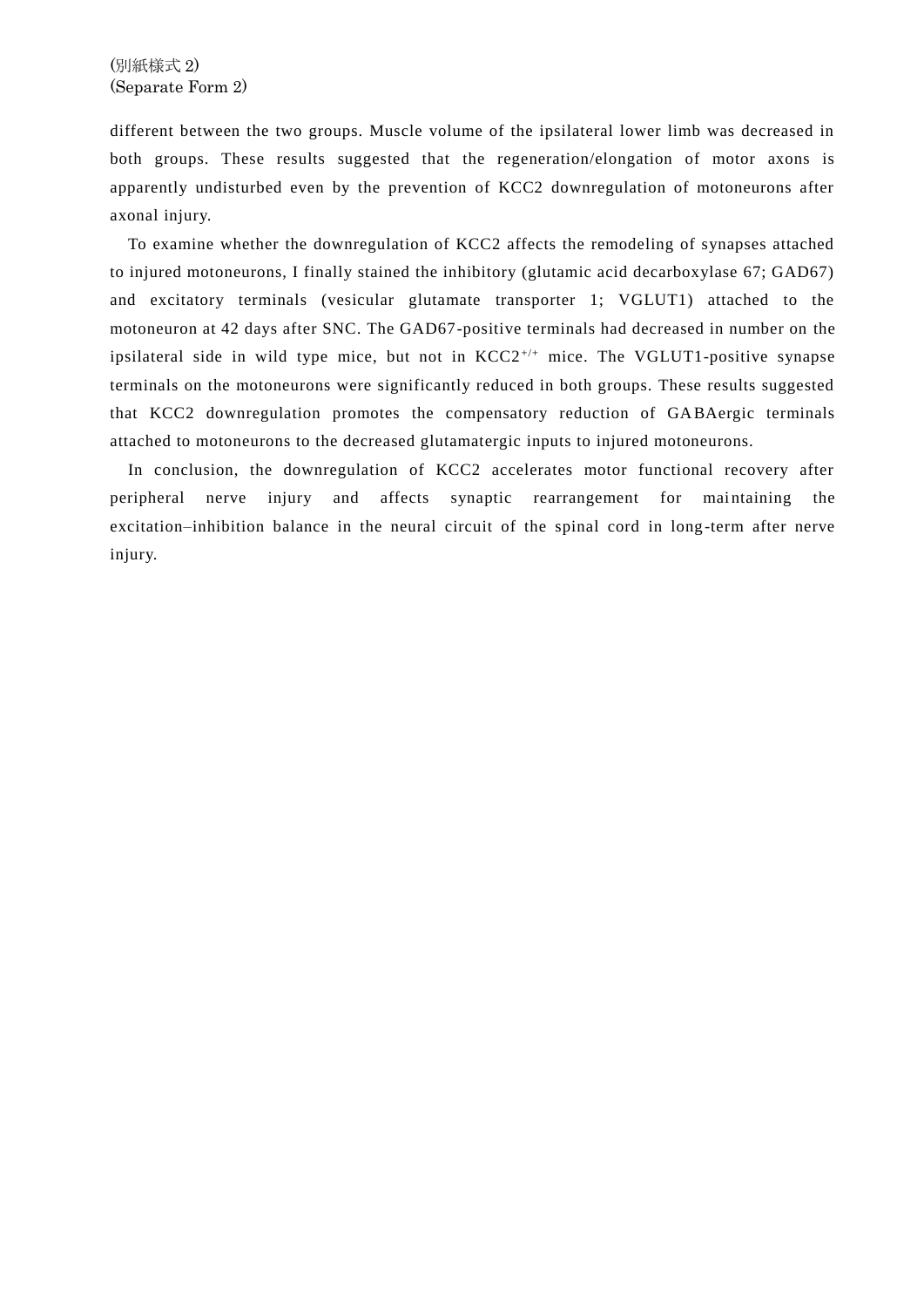## 博士論文審査結果の要旨

Summary of the results of the doctoral thesis screening

神経伝達物質である GABA や Glycine は通常、神経細胞の活動を抑制する。この抑制性 作用は神経細胞内の塩素イオン濃度に依存しており、細胞内塩素イオン濃度はカリウム-塩素共輸送体 K<sup>+</sup> -Cl- co-transporter 2(KCC2)により調節されている。神経損傷後には KCC2 の発現が抑制され、GABA/Glycine 作用が抑制性から興奮性にスイッチされることが報告さ れている。この興奮性作用が損傷後の機能回復に関与するかは未だ実証されていない。そ こで、出願者は損傷後の KCC2 発現低下と機能回復の関連を検討するため、運動機能回復 過程を観察するモデルとして広く用いられている末梢神経(坐骨神経)損傷モデルマウス を作成し、軸索損傷後の運動神経細胞の KCC2 発現低下が運動機能回復に関与するかにつ いて検討した。

マウスの末梢神経を損傷した後、脊髄前角の KCC2 の mRNA 発現量を検討した結果、損 傷後 3 日の損傷側脊髄前角で有意な減少が観察され、損傷後 42 日では非損傷側と同程度ま で回復していた。rotarod test により評価された運動機能は、損傷後 42 日には回復した。損 傷後にみられた一過性の KCC2 発現低下が運動機能回復に関与するかを検討するために、 CaMKII プロモーター下で KCC2 転写を誘導する CaMKII-tTA/tetO-KCC2 マウス(KCC2+/+) を使用した。この KCC2+/+マウスにおいて、神経損傷後の KCC2 発現変化を、real time RT-PCR および western blot 法、免疫組織化学染色法を用いて検討し、KCC2+/+マウスでは 損傷後 3 日で見られる KCC2 発現低下が阻害されることを確認した。そこで KCC2<sup>+/+</sup>マウ スと野生型マウスの坐骨神経損傷後の運動機能を評価した結果、KCC2+/+マウスでは運動機 能の回復が低下していた。また、野生型マウスにおいて GABAA 受容体拮抗薬ビククリン を脊髄前角へ損傷早期に投与すると、運動機能の回復が阻害された。これらの結果は、損 傷後の KCC2 発現低下による GABA の興奮作用が運動機能回復を促進することを示す。

次に、KCC2+/+マウスの運動機能回復を阻害した神経基盤を明らかにするために①運動神 経細胞死、②軸索再伸長および③シナプス再編に着目した解析を実施した。①運動神経細 胞の数は、野生型マウスと KCC2+/+マウスにおいて有意な差は認められなかった。また、 ②末梢神経損傷モデルと野生型マウスにおいて、末梢筋への軸索再投射の程度には差がな かった。従って、①運動神経細胞死および②軸索再伸長が機能回復阻害の神経回路基盤と は考えにくい。最後に③シナプス再編について、興奮性シナプスは小胞グルタミン酸トラ ンスポーターVGLUT1 発現を、抑制性シナプスは GABA 合成酵素の一つである GAD67 の 発現を指標に評価した。神経損傷後 42 日における脊髄前角において、野生型、KCC2+/+マ ウスともに VGLUT1 の mRNA の発現が低下していたが、GAD67 の mRNA は野生型でのみ 低下していた。損傷後 42 日の野生型マウスおよび KCC2+/+マウス共に、運動神経細胞に隣 接する VGLUT1 陽性ターミナル数が減少していた。一方、運動神経細胞に隣接する GAD67 陽性ターミナル数は野生型マウスでは損傷後に減少していたが、KCC2+/+マウスではこの減 少が見られなかった。以上の結果から、神経損傷後の KCC2 発現低下は損傷回路における 抑制性入力の減少を誘引することで、興奮と抑制のバランスを維持し、運動機能回復を促 進する可能性が示された。